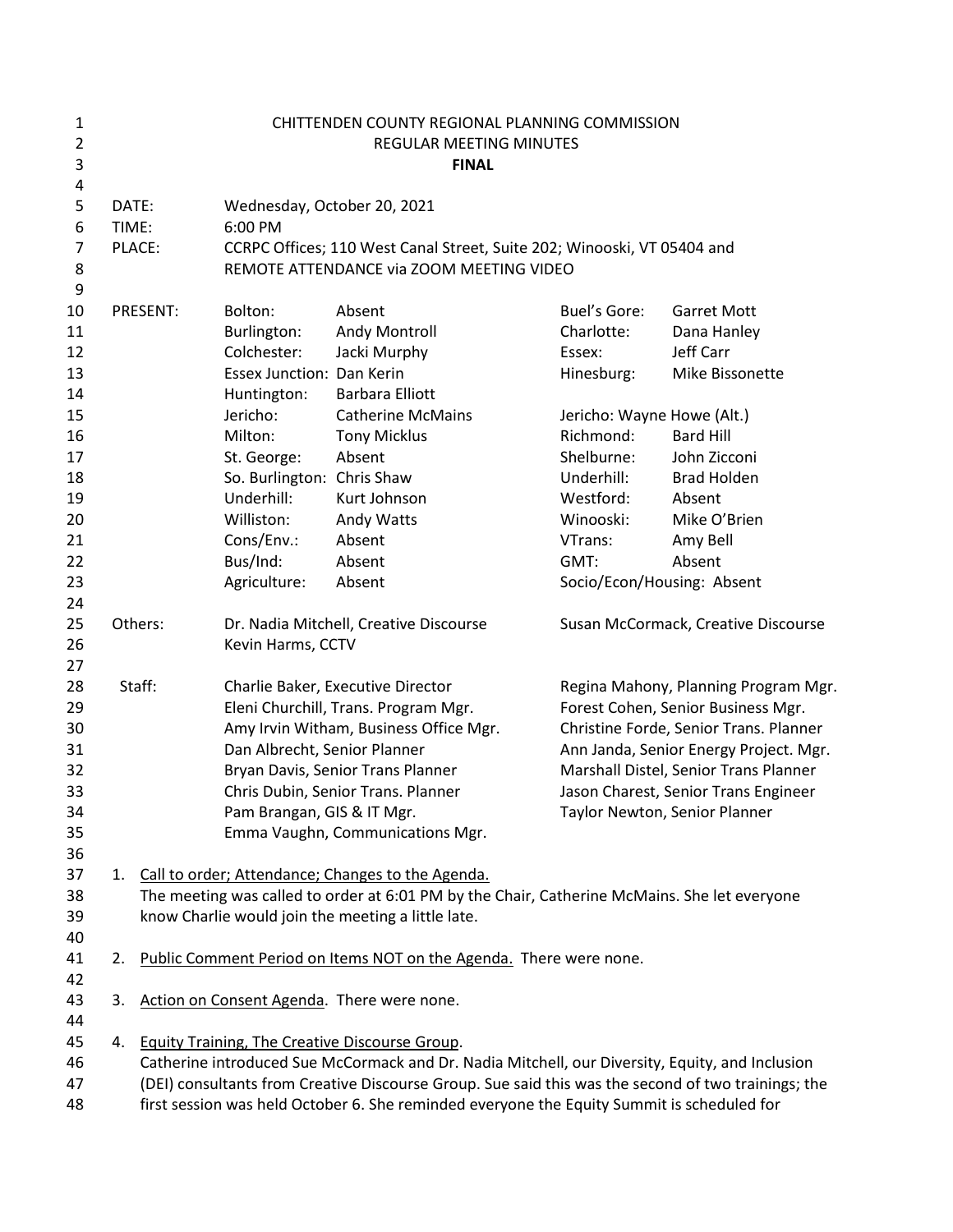Saturday, November 6, 2021. Sue explained their work with the CCRPC has been very engaging so far. They know that we are committed on working with the people in our communities to create new ways of thinking. Sue explained the first session focused on personal views, whereas this focus was to address racial equity in a systemic and statistical way. She provided a presentation to members and an outline of the format for session two: 

- Welcome & Overview
- 8 The Legacy of Racist Planning Decisions
- Analysis of Structural Inequities Addressing Systemic Inequities
- 10 Closing Reflection

 Sue explained, they do understand these conversations could be uncomfortable, however, it is important to be open in our dialogue with others. Sharing experiences and leaning into the difficult conversations is an important step in the process.

 Nadia addressed the group and explained, to understand the CCRPC's work in terms of equity, it is very important to understand the history of inequities and systemic racism. Nadia went on to share a video on the legacy of racist planning decisions. The video provided an overview on housing segregation, the history of redlining in America, and highlighted the interconnectedness between housing, healthcare, school systems, and the justice system.

 Nadia explained, much of the generational wealth American families experience came from home ownership. Home ownership is an area where black people were completely excluded. Due to this exclusion, white families have been able to accumulate more wealth. Redlining is the discriminatory practice of denying financial services to residents of certain areas based on race. Redlining and zoning laws kept new housing developments entirely white.

 Nadia stated this practice also occurs in Vermont, where zoning continues to discourage multifamily and low-income housing. She shared a slide that included excerpts from the original covenants for Mayfair Park and the Birchwood subdivision in South Burlington. The covenants stated, "No persons 31 of any race other than the white race shall use or occupy any building or any lot [...] except that this does not prevent occupancy of domestic servants of a different race domiciled with an owner or tenant." Nadia said segregation affects every aspect of our lives. Nadia let members know she understands embarking on this journey can feel overwhelming and having these conversations can be difficult. She also understands our desire to jump into a place of doing something. She reminded everyone an important part of the process is to understand the history of how we arrived at this place. Sue and Nadia created small break out groups of 3 to 4 people to discuss and share thoughts on the video, and asked us to think about answering the following questions:

- What stood out to you about the video?
- 41 What were some things that were surprising to you?
- Can you draw a connection between housing segregation, schools, the justice system, and the health system?
- 44 What ways can this knowledge inform the CCRPC's Equity work?

 Members joined their breakout groups for the 15 minutes discussion exercises and came back together for a large group discussion. Dana Hanley said she has been at community meetings where people openly discourage development of multifamily housing and affordable single-family housing,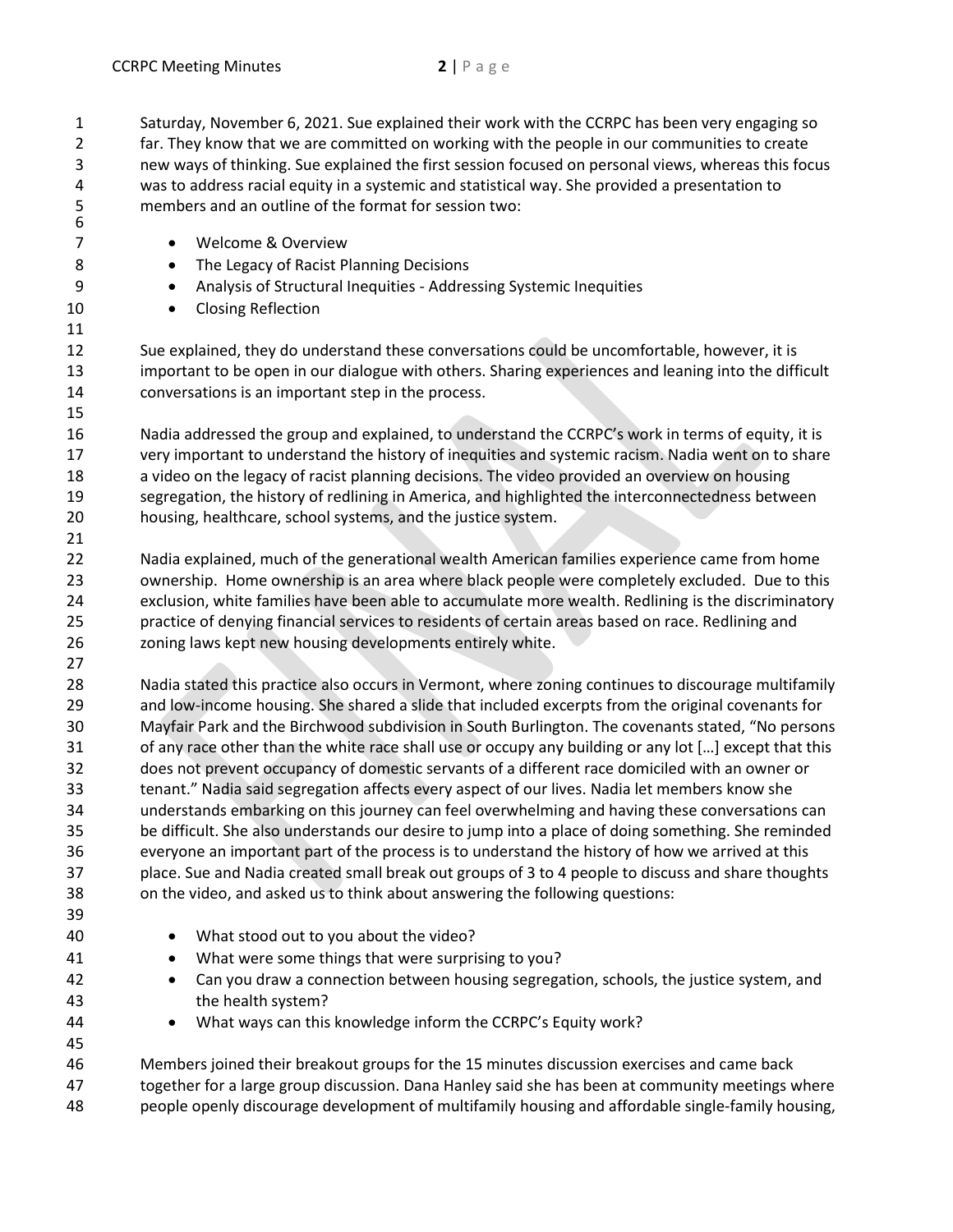that they wanted price points to remain high enough to prohibit lower income housing. Bard feels moving from a performative to practical phase is very difficult. Chris Shaw said this does feel like a confirmation bias, which is what happens when a person feels confident their view is correct. Member discussion continued. Garret said in the early seventies he volunteered at two separate hospitals in Lawrence Massachusetts. One of the locations was in the white part of town and the other was not. The difference in funding and services between the two hospitals was enormous. Regina said she was not surprised much of the video, mostly because she read the book The Color of Law, by Richard Rothstein, which explains many of these themes. However, the video did make her think differently about the role of the justice system and policing in certain neighborhoods. Tony Micklus said as a realtor, some of his training has focused on fair housing. However, he is interested in how to help break perpetual cycles of poverty, he asked how can we help teach people it doesn't have to continue? Nadia thanked everyone for their comments. She also addressed Tony, and said, 13 rather than asking how to teach people to break the cycle, could this be an opportunity to ask ourselves how *we* can break cycles of poverty?

 Sue explained many systems of inequity were put into place very specifically so that white people could keep hold of the power while black people worked without any pay to build the country. However, this system did not just negatively impact black people, it also negatively impacted low- income white people. She reminded everyone we can't do a true analysis without a background understanding of these systemic practices of racism. Instead, we will take a race first approach to understand these systems, but we don't end with race. We want to understand how the systems affect everyone. Ann said she feels our elected public officials would benefit from training on the Fair Housing Act. Nadia said we will expand on many themes in this dialogue at the November 6<sup>th</sup> Equity Training Summit.

 Sue returned to the presentation and shared a slide featuring the following quote: "Systems change is about shifting the conditions that are holding the problem in place" from The Water of Systems Change, FSG, John Kania, Mark Kramer, and Peter Senge.

 Sue continued with the presentation and said when she began this work one of the perceptions is that people are not involved or engaged: "Meetings are inaccessible and poorly attended by underrepresented populations of people. There is too much jargon, a digital divide, and a lack of translated materials. This is perpetuating marginalization of diverse peoples' voices and experiences." Sue asked why this is difficult to change? She went on to explain there are many things adding to structural racism and inequities, including:

- Personal biases, beliefs, attitudes, and actions.
- Cultural formal and informal practices.
- Institutional policies and procedures

 These informal practices can create a lot of barriers. At the institutional level there are policies and procedure that keep things inequitable. The question is, how do we show up as leaders in our county, as municipal leaders, when engaging with people who are underrepresented?

 • When you think about trying to create more equitable opportunities for people to have a voice in decisions that impact them, what personal attitudes and beliefs impact your ability to imagine or implement a different way of achieving this?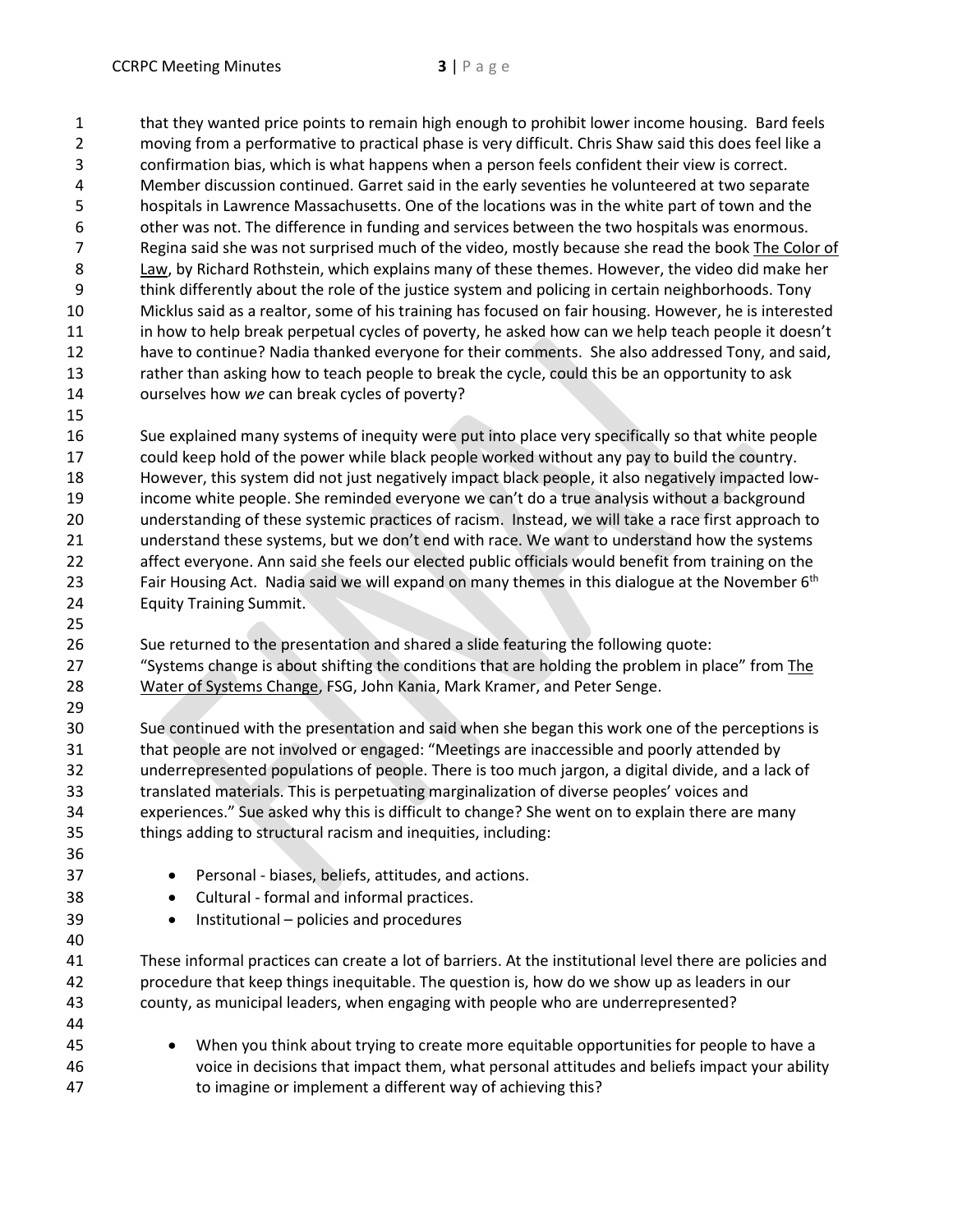• What holds you back from building relationships with people in your community you don't often hear from?

 Sue said we tend to externalize this work and it requires a mindset shift in how we think about ourselves, our roles and what is possible. She encouraged everyone to think about what personal beliefs inhibit our ability to engage. How do we reframe our work in a way to make connections in 7 our work, in ways that multiple pathways people can interact? She said she often hears, "there is not enough time."

 Andy Watts stated he feels, as individual public servants, we tend look at things from a macro view; since we are trying to encompass so many things, it is oftentimes difficult to implement a micro view. Taylor Newton feels there are limitations with time, particularly at the institutional level where there are pressures to keep projects moving forward to the finish. Sue said she understands that people worry if they reach out to different people in our communities, they will say the wrong 15 thing and there is fear of doing it wrong; she understands where efficiency is important and institutional is how we are paid. Jacki agreed, it is very difficult to know how to access people who you aren't regularly engaged with. She said she rarely hears from anyone in town, unless there is something bothering them. She doesn't know how to engage others to build these types of relationships. Sue said elected officials in Essex have been holding regularly scheduled coffee breaks with community members and being available in an informal way can be very beneficial. Members discussed various ways to engage with their communities in a way that will welcome diversity and varying perspectives.

- Sue and Nadia said they are very excited for our upcoming November 6, 2021, Equity Summit. Sue encouraged everyone to adhere to the following three guidelines:
- First, to believe people when they share their experience.
- Second, use this as an opportunity to listen and hear different perspectives.
- Finally, to listen with an open mind. Even if people are sharing ideas that may not work, she asked us to entertain the ideas and think about ways to shift structures in a way that new ways of working can be implemented.

 Jeff said he feels we need more time in small group break-out rooms and less time in the large group settings. Sue agreed the small groups are helpful and said the Equity Summit in November will provide more time within smaller groups. Sue and Nadia thanked everyone for their participation. Charlie and Catherine thanked Nadia and Sue for joining us again.

- 
- 37 5. VPSP2 Update and Recommendations to VTrans

 Christine referred members to the VPSP2 memo and VPSP2 Full VPSP2 Statewide Potential Project list included with their packets. She explained this is the next to last step in the process and the process identifies funds available.

- 
- The Lists for Paving, Roadway, and Traffic & Safety, with a total of 23 Chittenden County projects were sorted into the following categories:
- Asset Driven Paving Projects: Total of 5
- Asset Driven Roadway Projects: Total of 2
- Asset Driven Traffic & Safety Projects: Total of 5
- 47 Regionally Driven Projects: Total of 11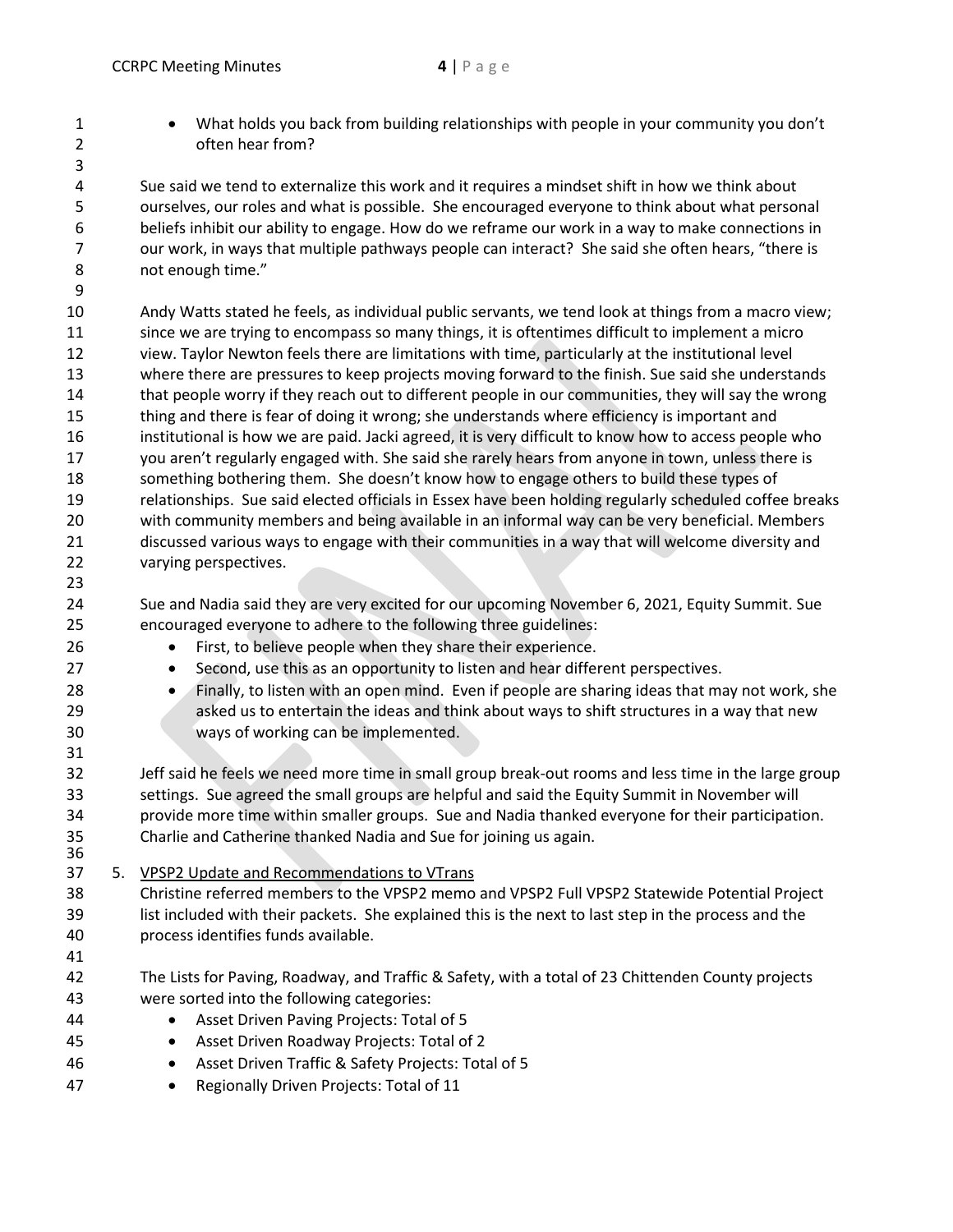The 23 Chittenden County projects were combined with projects from VTrans and all other RPCs to create Statewide Potential Project Lists for Paving, Roadway, and Traffic & Safety. Projects were sorted by Transportation Value. From those lists, VTrans made recommendations regarding which projects to fund and which projects to reserve for later consideration. The list includes funded Chittenden County projects by program as well as the projects that were reserved for later consideration. The TAC was asked to review the project lists and provide comments to VTrans. As a starting point for discussion, staff drafted comments for consideration by the Board. These comments were reviewed by the TAC at their October meeting. Christine explained the staff and TAC recommend the comments be submitted to VTrans for consideration in the VPSP2 process, but asked if members wanted to add any edits? Charlie noted that Chittenden County projects scored quite well. He explained we are submitting comments, but we are also trying to be realistic. He wants to thank VTRANS for opening this process to us and reminded members this is the first time VTrans has opened the process up to this extent. 

DAN KERIN MADE A MOTION, SECONDED BY JEFF CARR, TO APPROVE THE COMMENTS AND SUBMIT

 TO VTRANS AS DRAFTED. MOTION CARRIED WITH ONE ABSTENTION BY AMY BELL (VTRANS). 

6. Lamoille Tactical Basin Plan regional plan conformance memo

 Dan referred members to the three Tactical Basin Plan documents included in their packets. He also thanked Danielle Owczarski for her extensive work with the Clean Water Advisory Committee and on the Draft Lamoille Vermont Tactical Basin Planning.

 Dan provided an overview presentation to members. He explained Chittenden County has three watersheds: the Winooski, the Lamoille, and Northern Lake Champlain. The Draft Lamoille Vermont Tactical Basin Planning document provides an overview of the different basins and focus areas as well as the priority strategies for each. Tactical basin plans focus on the projects or actions needed 27 to protect or restore specific waters and identify funding sources to complete the work, based on monitoring and assessment data. The issues identified in the plans will be prioritized for management attention and funding. The plan was released to the public on October 13 and was followed by a public meeting held in the Town of Jericho on October 14, 2021. Comments are welcomed and can be sent via USPS or e-mail. Comments must be received or postmarked or before 4:30 PM, November 12, 2021. We were directed to analyze the relative conformance of the Draft Lamoille Tactical Basin Plan with the relevant goals, strategies and recommend actions of the Regional Plan to provide recommendations regarding project prioritization. There are several focus areas that include various priority strategies, including:

 • Agriculture • Developed lands-Stormwater • Developed lands • Wastewater 41 • Rivers • Lakes • Wetlands **•** Forests 

 The 2018 Chittenden County ECOS Plan serves as the County's regional plan. The ECOS Plan also serves as the Metropolitan Transportation Plan and the Comprehensive Economic Development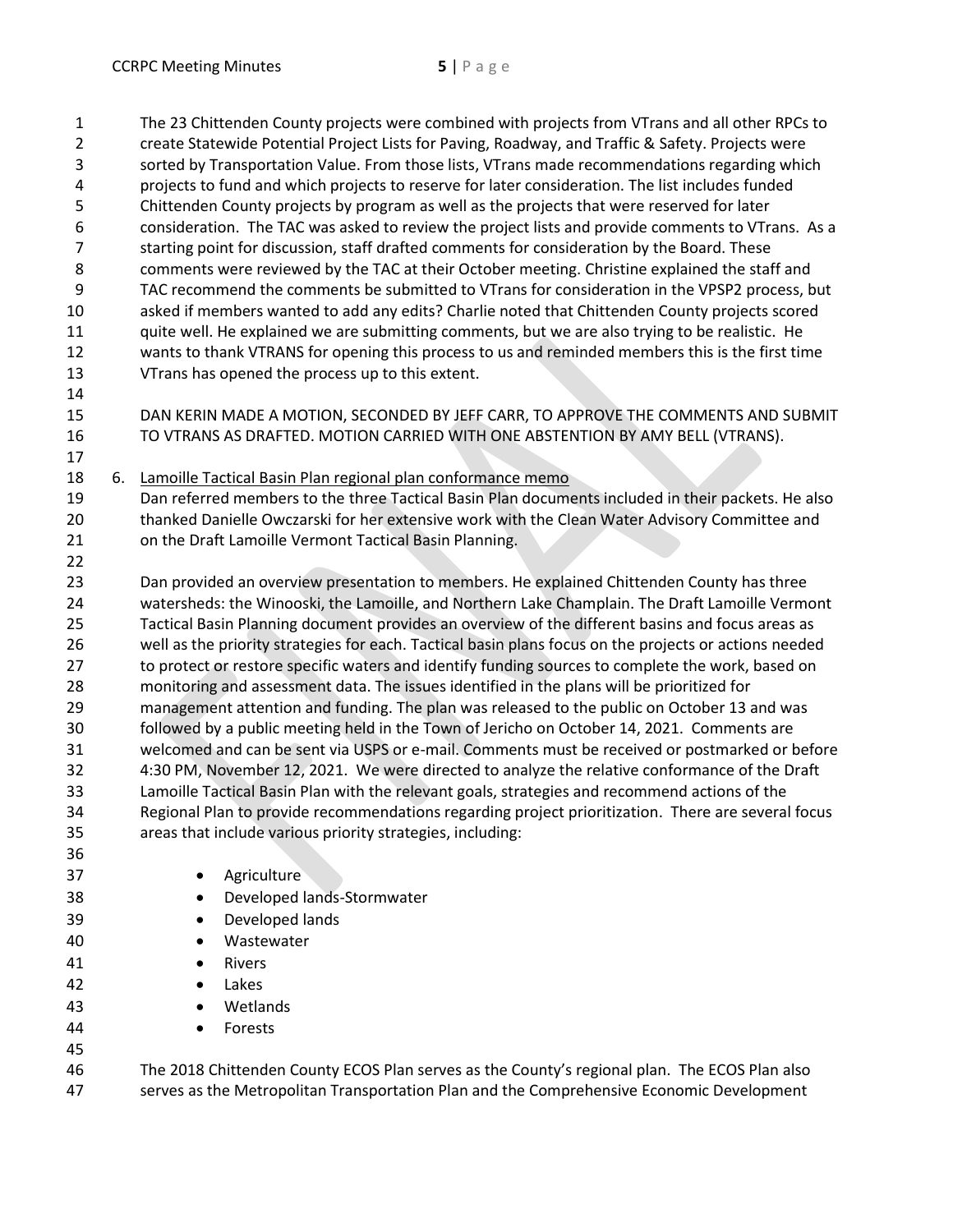| 1<br>$\overline{2}$<br>3               | Strategy for the County. The Regional Plan has 17 goals organized under four broad goals; the goals<br>applicable to this review are the following:                                                                                                                                                                                                                                                                                                                                                               |
|----------------------------------------|-------------------------------------------------------------------------------------------------------------------------------------------------------------------------------------------------------------------------------------------------------------------------------------------------------------------------------------------------------------------------------------------------------------------------------------------------------------------------------------------------------------------|
| 4<br>5<br>6<br>$\overline{7}$          | Broad Goal, Natural Systems: Design and maintain a strategically planned and managed<br>$\bullet$<br>green infrastructure network composed of natural areas, working lands and open spaces<br>that conserve ecosystem values and functions and provide associated benefits to our<br>community.                                                                                                                                                                                                                   |
| 8<br>9<br>10<br>11                     | Broad Goal, Build Environment: Make public and private investments in the built<br>environment to minimize environmental impact, maximize financial efficiency, optimize<br>social equity and benefits, and improve public health.                                                                                                                                                                                                                                                                                |
| 12<br>13<br>14<br>15<br>16             | Dan closed his presentation by sharing the following statement with members:<br>"As detailed in the CCRPC staff analysis of the TPB's strategies, the CCRPC Board of Directors<br>affirms that the draft Lamoille Tactical Basin Plan is in conformance with the applicable goals<br>and objectives of the 2018 Chittenden County Regional Plan."                                                                                                                                                                 |
| 17<br>18                               | Catherine asked for clarification if the Lee River is part of the Lamoille tactical basin? Dan said yes.                                                                                                                                                                                                                                                                                                                                                                                                          |
| 19<br>20<br>21<br>22                   | GARRET MOTT MADE A MOTION, SECONDED BY TONY MICKLUS, TO APPROVE THE REGIONAL PLAN<br>CONFORMANCE LETTER FOR SUBMISSION TO THE DEC, AS DRAFTED. MOTION CARRIED<br>UNANIMOUSLY.                                                                                                                                                                                                                                                                                                                                     |
| 23<br>24<br>25<br>26<br>27<br>28<br>29 | 7. FY23 Municipal Dues<br>Charlie referred members to the FY2023 Municipal Dues memo included with the packet. He<br>explained the staff and Executive Committee are recommending a 2% increase in dues for FY23.<br>Charlie said the increase is clearly needed for local funding to match federal funds and that we had<br>not raised dues the last two fiscal years. The municipal dues assessment amounts distributed to the<br>member municipalities are based on the Equalized Education Grand List (EEGL). |
| 30<br>31<br>32                         | MIKE O'BRIEN MADE A MOTION, SECONDED BY GARRET MOTT, TO APPROVE THE 2% INCREASE IN<br>MUNICIPAL DUES FOR FY23. MOTION CARRIED UNANIMOUSLY.                                                                                                                                                                                                                                                                                                                                                                        |
| 33<br>34<br>35<br>36<br>37<br>38       | 8. Chair/Executive Director Report<br>Regina said the ECOS Plan needs to be updated every five years and the 2023 ECOS plan will need to<br>be adopted by June of 2023. The Draft 2023 ECOS plan will be prepared by January of 2023.<br>Items that will be incorporated in the new update, include:<br>MTP: I-89 Study, Active Transportation Plan, Park & Ride Plan, etc.<br><b>CEDS: West Central Vermont CEDS</b><br>٠                                                                                        |
| 39<br>40<br>41                         | Regional Plan: Equity, Building Homes Together 2.0, State Climate Action Plan, State<br>$\bullet$<br>Comprehensive Energy Plan, All Hazard Mitigation Plan                                                                                                                                                                                                                                                                                                                                                        |
| 42<br>43<br>44                         | Regina thanked the Long-Range Planning committee. Charlie reminded everyone this was an<br>informational item, and no action is needed. He said the 2023 plan will be developed over the next<br>15 months. There are various issues within our communities we want to incorporate.                                                                                                                                                                                                                               |
| 45<br>46<br>47                         | Charlie said the Greater Burlington Industrial Corporation (GBIC) was requested/required to consult<br>with us as they are required to provide the State of Vermont a top 10 list of Economic Development                                                                                                                                                                                                                                                                                                         |